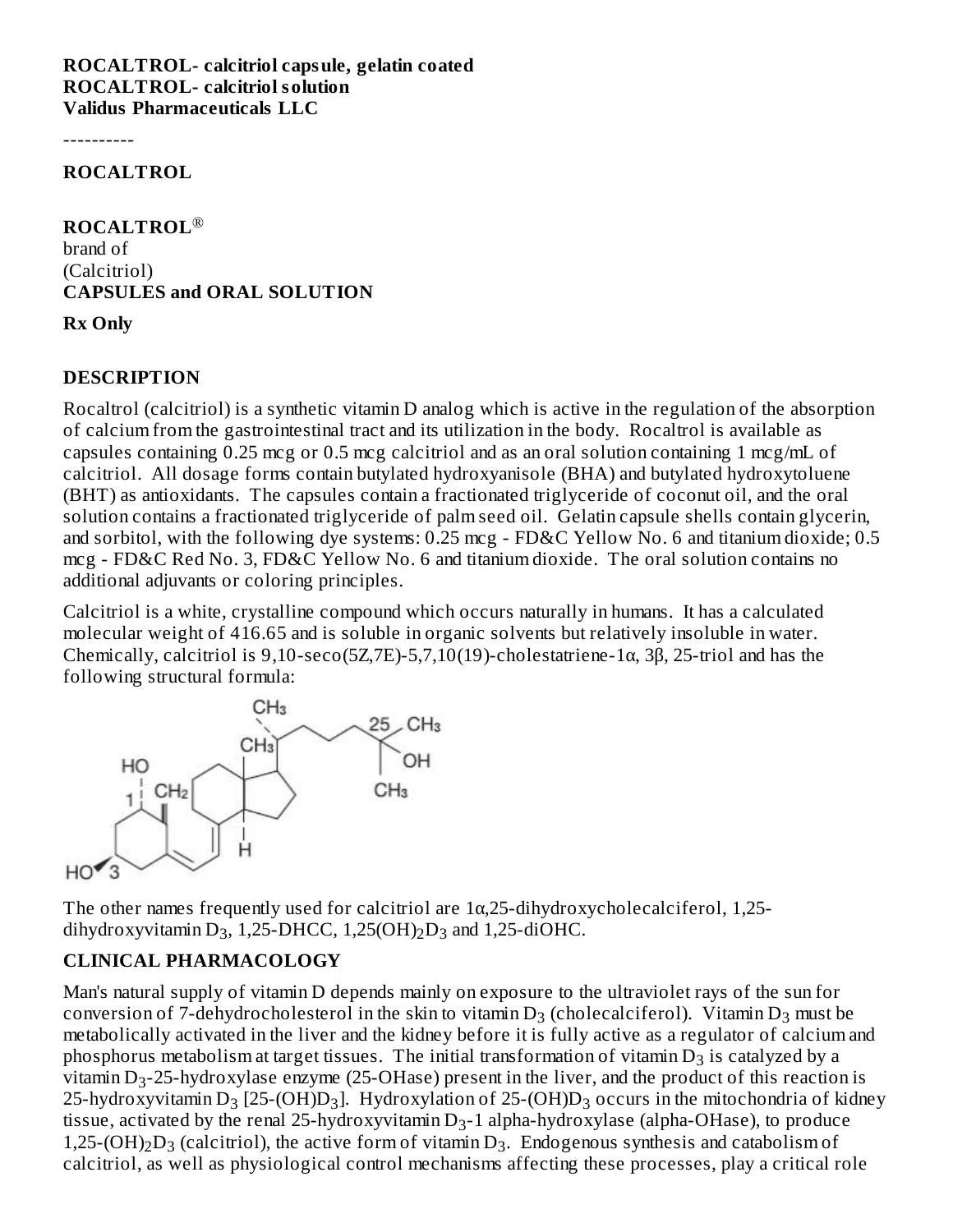regulating the serum level of calcitriol. Physiological daily production is normally 0.5 to 1.0 mcg and is somewhat higher during periods of increased bone synthesis (e.g., growth or pregnancy).

#### **Pharmacodynamics**

The two known sites of action of calcitriol are intestine and bone. A calcitriol receptor-binding protein appears to exist in the mucosa of human intestine. Additional evidence suggests that calcitriol may also act on the kidney and the parathyroid glands. Calcitriol is the most active known form of vitamin  $\mathrm{D}_3$  in stimulating intestinal calcium transport. In acutely uremic rats calcitriol has been shown to stimulate intestinal calcium absorption.

The kidneys of uremic patients cannot adequately synthesize calcitriol, the active hormone formed from precursor vitamin D. Resultant hypocalcemia and secondary hyperparathyroidism are a major cause of the metabolic bone disease of renal failure. However, other bone-toxic substances which accumulate in uremia (e.g., aluminum) may also contribute.

The beneficial effect of Rocaltrol in renal osteodystrophy appears to result from correction of hypocalcemia and secondary hyperparathyroidism. It is uncertain whether Rocaltrol produces other independent beneficial effects. Rocaltrol treatment is not associated with an accelerated rate of renal function deterioration. No radiographic evidence of extraskeletal calcification has been found in predialysis patients following treatment. The duration of pharmacologic activity of a single dose of calcitriol is about 3 to 5 days.

#### **Pharmacokinetics**

#### Absorption

Calcitriol is rapidly absorbed from the intestine. Peak serum concentrations (above basal values) were reached within 3 to 6 hours following oral administration of single doses of 0.25 to 1.0 mcg of Rocaltrol. Following a single oral dose of 0.5 mcg, mean serum concentrations of calcitriol rose from a baseline value of  $40.0\pm4.4$  (SD) pg/mL to  $60.0\pm4.4$  pg/mL at 2 hours, and declined to 53.0 $\pm6.9$  at 4 hours,  $50\pm7.0$  at 8 hours,  $44\pm4.6$  at 12 hours, and  $41.5\pm5.1$  at 24 hours.

Following multiple-dose administration, serum calcitriol levels reached steady-state within 7 days.

### Distribution

Calcitriol is approximately 99.9% bound in blood. Calcitriol and other vitamin D metabolites are transported in blood, by an alpha-globulin vitamin D binding protein. There is evidence that maternal calcitriol may enter the fetal circulation. Calcitriol is transferred into human breast milk at low levels  $(i.e., 2.2 \pm 0.1 \text{ pg/mL}).$ 

### Metabolism

*In vivo* and *in vitro* studies indicate the presence of two pathways of metabolism for calcitriol. The first pathway involves the 24-hydroxylase as the first step in catabolism of calcitriol. There is definite evidence of 24-hydroxylase activity in the kidney; this enzyme is also present in many target tissues which possess the vitamin D receptor such as the intestine. The end product of this pathway is a side chain shortened metabolite, calcitroic acid. The second pathway involves the conversion of calcitriol via the stepwise hydroxylation of carbon-26 and carbon-23, and cyclization to yield ultimately 1α,  $25R(OH)$ 2-26, 23S-lactone  $D_3$ . The lactone appears to be the major metabolite circulating in humans, with mean serum concentrations of 131±17 pg/mL. In addition, several other metabolites of calcitriol have been identified: 1α, 25(OH)<sub>2</sub>-24-oxo-D<sub>3</sub>; 1α, 23,25(OH)<sub>3</sub>-24-oxo-D<sub>3</sub>; 1α, 24R,25(OH)<sub>3</sub>D<sub>3</sub>; 1α, 25S,26(OH)3D3; 1α, 25(OH)2-23-oxo-D3; 1α, 25R,26(OH)3-23-oxo-D3; 1α, (OH)24,25,26,27-tetranor- $COOH-D<sub>3</sub>$ .

### Excretion

Enterohepatic recycling and biliary excretion of calcitriol occur. The metabolites of calcitriol are excreted primarily in feces. Following intravenous administration of radiolabeled calcitriol in normal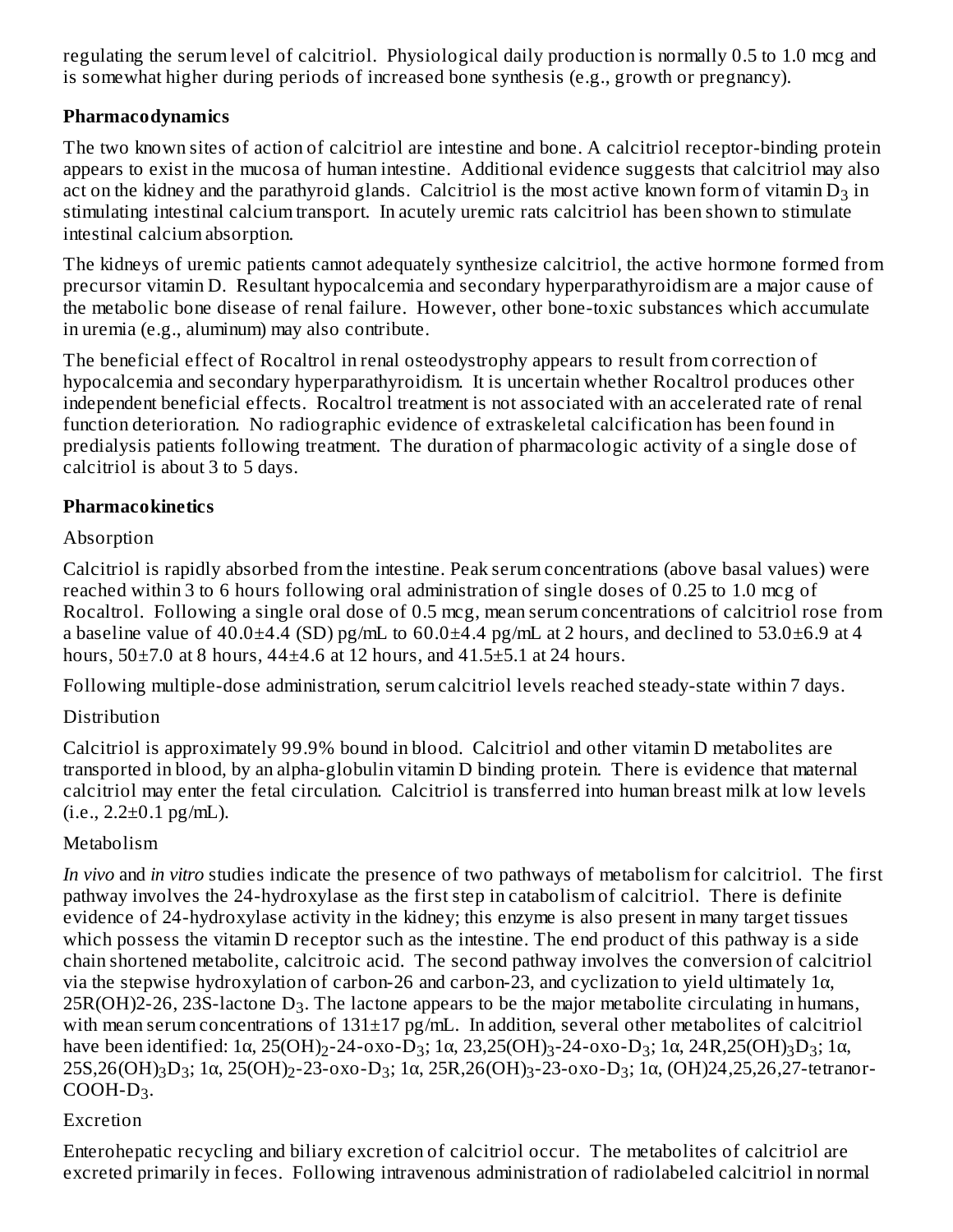subjects, approximately 27% and 7% of the radioactivity appeared in the feces and urine, respectively, within 24 hours. When a 1-mcg oral dose of radiolabeled calcitriol was administered to normal subjects, approximately 10% of the total radioactivity appeared in urine within 24 hours. Cumulative excretion of radioactivity on the sixth day following intravenous administration of radiolabeled calcitriol averaged 16% in urine and 49% in feces. The elimination half-life of calcitriol in serum after single oral doses is about 5 to 8 hours in normal subjects.

### **Special Populations**

Pediatric Pharmacokinetics

The steady-state pharmacokinetics of oral Rocaltrol were determined in a small group of pediatric patients (age range: 1.8 to 16 years) undergoing peritoneal dialysis. Rocaltrol was administered for 2 months at an average dose of 10.2 ng/kg (SD 5.5 ng/kg). In this pediatric population, mean  $\rm{C_{max}}$  was  $\rm{116}$ pmol/L, mean serum half-life was 27.4 hours, and mean clearance was 15.3 mL/hr/kg. 1

**Geriatric** 

No studies have examined the pharmacokinetics of calcitriol in geriatric patients.

Gender

Controlled studies examining the influence of gender on calcitriol have not been conducted.

Hepatic Insufficiency

Controlled studies examining the influence of hepatic disease on calcitriol have not been conducted.

Renal Insufficiency

Lower predose and peak calcitriol levels in serum were observed in patients with nephrotic syndrome and in patients undergoing hemodialysis compared with healthy subjects. The elimination half-life of calcitriol increased by at least twofold in chronic renal failure and hemodialysis patients compared with healthy subjects. Peak serum levels in patients with nephrotic syndrome were reached in 4 hours. For patients requiring hemodialysis peak serum levels were reached in 8 to 12 hours; half-lives were estimated to be 16.2 and 21.9 hours, respectively.

# **INDICATIONS AND USAGE**

Predialysis Patients

Rocaltrol is indicated in the management of secondary hyperparathyroidism and resultant metabolic bone disease in patients with moderate to severe chronic renal failure (Ccr 15 to 55 mL/min) not yet on dialysis. In children, the creatinine clearance value must be corrected for a surface area of 1.73 square meters. A serum iPTH level of  $\geq 100$  pg/mL is strongly suggestive of secondary hyperparathyroidism.

Dialysis Patients

Rocaltrol is indicated in the management of hypocalcemia and the resultant metabolic bone disease in patients undergoing chronic renal dialysis. In these patients, Rocaltrol administration enhances calcium absorption, reduces serum alkaline phosphatase levels, and may reduce elevated parathyroid hormone levels and the histological manifestations of osteitis fibrosa cystica and defective mineralization.

Hypoparathyroidism Patients

Rocaltrol is also indicated in the management of hypocalcemia and its clinical manifestations in patients with postsurgical hypoparathyroidism, idiopathic hypoparathyroidism, and pseudohypoparathyroidism.

# **CONTRAINDICATIONS**

Rocaltrol should not be given to patients with hypercalcemia or evidence of vitamin D toxicity. Use of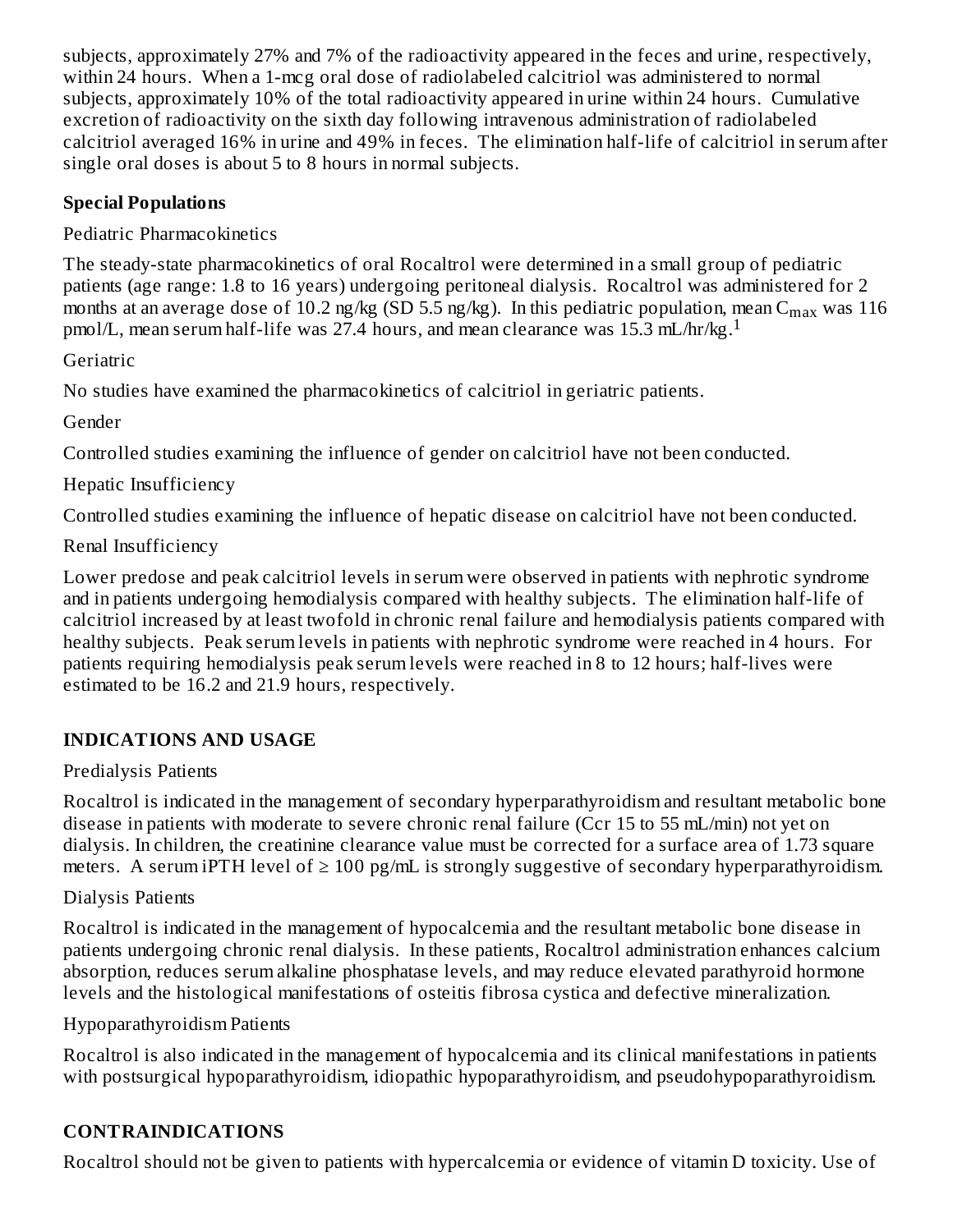Rocaltrol in patients with known hypersensitivity to Rocaltrol (or drugs of the same class) or any of the inactive ingredients is contraindicated.

## **WARNINGS**

Overdosage of any form of vitamin D is dangerous *(see OVERDOSAGE).* Progressive hypercalcemia due to overdosage of vitamin D and its metabolites may be so severe as to require emergency attention. Chronic hypercalcemia can lead to generalized vascular calcification, nephrocalcinosis and other softtissue calcification. **The s erum calcium times phosphate (Ca x P) product should not be allowed to exceed 70 mg /dL .** Radiographic evaluation of suspect anatomical regions may be useful in the **2 2** early detection of this condition.

Rocaltrol is the most potent metabolite of vitamin D available. The administration of Rocaltrol to patients in excess of their daily requirements can cause hypercalcemia, hypercalciuria, and hyperphosphatemia. Therefore, pharmacologic doses of vitamin D and its derivatives should be withheld during Rocaltrol treatment to avoid possible additive effects and hypercalcemia. If treatment is switched from ergocalciferol (vitamin  $\mathrm{D}_2$ ) to calcitriol, it may take several months for the ergocalciferol level in the blood to return to the baseline value *(see OVERDOSAGE).*

Calcitriol increases inorganic phosphate levels in serum. While this is desirable in patients with hypophosphatemia, caution is called for in patients with renal failure because of the danger of ectopic calcification. A nonaluminum phosphate-binding compound and a low-phosphate diet should be used to control serum phosphorus levels in patients undergoing dialysis.

Magnesium-containing preparations (e.g., antacids) and Rocaltrol should not be used concomitantly in patients on chronic renal dialysis because such use may lead to the development of hypermagnesemia.

Studies in dogs and rats given calcitriol for up to 26 weeks have shown that small increases of calcitriol above endogenous levels can lead to abnormalities of calcium metabolism with the potential for calcification of many tissues in the body.

### **PRECAUTIONS**

#### **General**

Excessive dosage of Rocaltrol induces hypercalcemia and in some instances hypercalciuria; therefore, early in treatment during dosage adjustment, serum calcium should be determined twice weekly. In dialysis patients, a fall in serum alkaline phosphatase levels usually antedates the appearance of hypercalcemia and may be an indication of impending hypercalcemia. An abrupt increase in calcium intake as a result of changes in diet (e.g., increased consumption of dairy products) or uncontrolled intake of calcium preparations may trigger hypercalcemia.

Should hypercalcemia develop, treatment with Rocaltrol should be stopped immediately. During periods of hypercalcemia, serum calcium and phosphate levels must be determined daily. When normal levels have been attained, treatment with Rocaltrol can be continued, at a daily dose 0.25 mcg lower than that previously used. An estimate of daily dietary calcium intake should be made and the intake adjusted when indicated. Rocaltrol should be given cautiously to patients on digitalis, because hypercalcemia in such patients may precipitate cardiac arrhythmias.

Immobilized patients, e.g., those who have undergone surgery, are particularly exposed to the risk of hypercalcemia.

In patients with normal renal function, chronic hypercalcemia may be associated with an increase in serum creatinine. While this is usually reversible, it is important in such patients to pay careful attention to those factors which may lead to hypercalcemia. Rocaltrol therapy should always be started at the lowest possible dose and should not be increased without careful monitoring of the serum calcium. An estimate of daily dietary calcium intake should be made and the intake adjusted when indicated.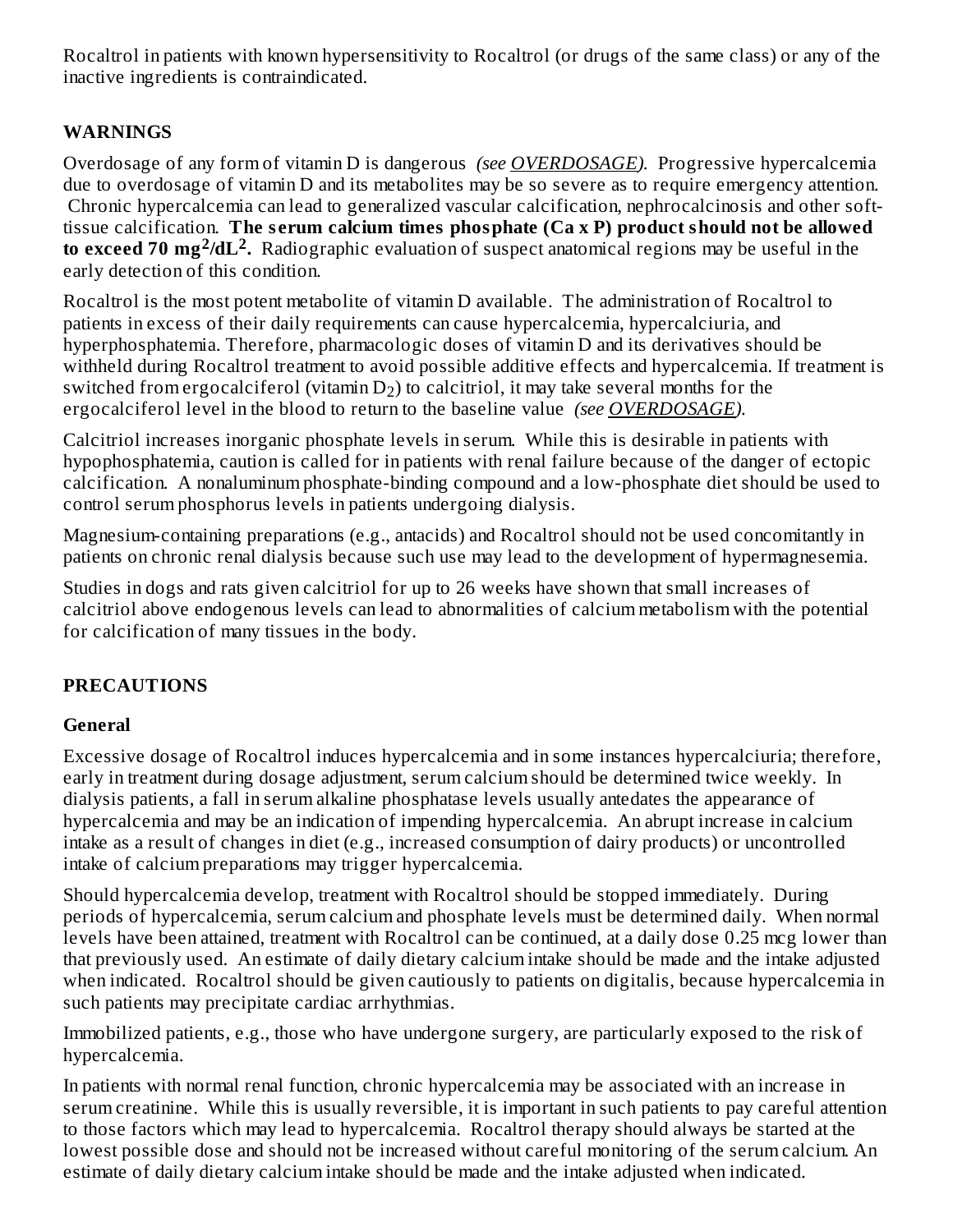Patients with normal renal function taking Rocaltrol should avoid dehydration. Adequate fluid intake should be maintained.

#### **Information for Patients**

The patient and his or her caregivers should be informed about compliance with dosage instructions, adherence to instructions about diet and calcium supplementation, and avoidance of the use of unapproved nonprescription drugs. Patients and their caregivers should also be carefully informed about the symptoms of hypercalcemia *(see ADVERSE REACTIONS).*

The effectiveness of Rocaltrol therapy is predicated on the assumption that each patient is receiving an adequate daily intake of calcium. Patients are advised to have a dietary intake of calcium at a minimum of 600 mg daily. The U.S. RDA for calcium in adults is 800 mg to 1200 mg.

#### **Laboratory Tests**

For dialysis patients, serum calcium, phosphorus, magnesium, and alkaline phosphatase should be determined periodically. For hypoparathyroid patients, serum calcium, phosphorus, and 24-hour urinary calcium should be determined periodically. For predialysis patients, serum calcium, phosphorus, alkaline phosphatase, creatinine, and intact PTH (iPTH) should be determined initially. Thereafter, serum calcium, phosphorus, alkaline phosphatase, and creatinine should be determined monthly for a 6 month period and then determined periodically. Intact PTH (iPTH) should be determined periodically every 3 to 4 months at the time of visits. During the titration period of treatment with Rocaltrol, serum calcium levels should be checked at least twice weekly *(see DOSAGE AND ADMINISTRATION).*

#### **Drug Interactions**

### Cholestyramine

Cholestyramine has been reported to reduce intestinal absorption of fat-soluble vitamins; as such it may impair intestinal absorption of Rocaltrol *(see WARNINGS and PRECAUTIONS: General).*

### Phenytoin/Phenobarbital

The coadministration of phenytoin or phenobarbital will not affect plasma concentrations of calcitriol, but may reduce endogenous plasma levels of 25(OH)D $_3$  by accelerating metabolism. Since blood level of calcitriol will be reduced, higher doses of Rocaltrol may be necessary if these drugs are administered simultaneously.

#### Thiazides

Thiazides are known to induce hypercalcemia by the reduction of calcium excretion in urine. Some reports have shown that the concomitant administration of thiazides with Rocaltrol causes hypercalcemia. Therefore, precaution should be taken when coadministration is necessary.

### Digitalis

Calcitriol dosage must be determined with care in patients undergoing treatment with digitalis, as hypercalcemia in such patients may precipitate cardiac arrhythmias *(see PRECAUTIONS: General).*

#### Ketoconazole

Ketoconazole may inhibit both synthetic and catabolic enzymes of calcitriol. Reductions in serum endogenous calcitriol concentrations have been observed following the administration of 300 mg/day to 1200 mg/day ketoconazole for a week to healthy men. However, *in vivo* drug interaction studies of ketoconazole with Rocaltrol have not been investigated.

#### Corticosteroids

A relationship of functional antagonism exists between vitamin D analogues, which promote calcium absorption, and corticosteroids, which inhibit calcium absorption.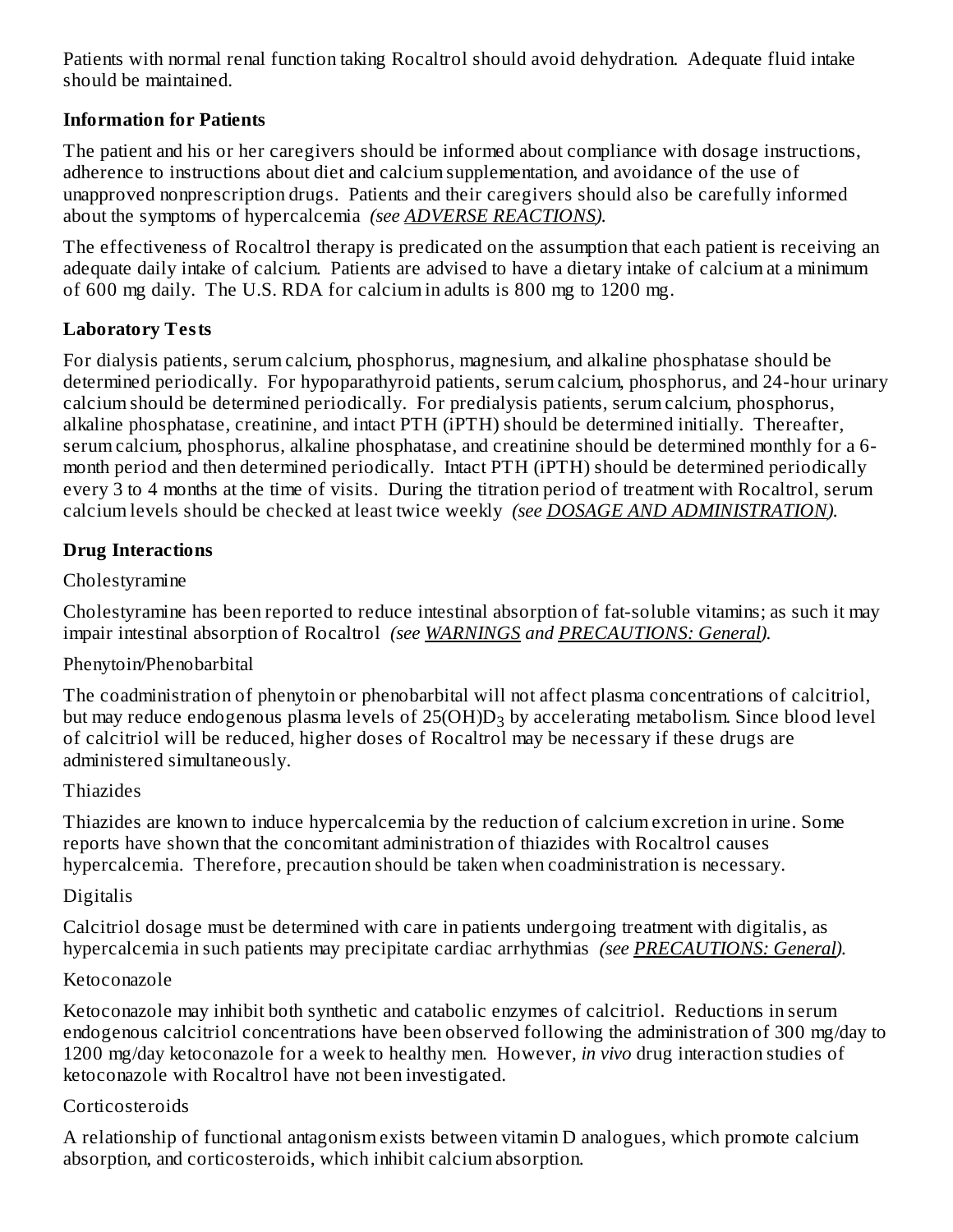#### Phosphate-Binding Agents

Since Rocaltrol also has an effect on phosphate transport in the intestine, kidneys and bones, the dosage of phosphate-binding agents must be adjusted in accordance with the serum phosphate concentration.

#### Vitamin D

Since calcitriol is the most potent active metabolite of vitamin  $D_3$ , pharmacological doses of vitamin D and its derivatives should be withheld during treatment with Rocaltrol to avoid possible additive effects and hypercalcemia *(see WARNINGS).*

#### Calcium Supplements

Uncontrolled intake of additional calcium-containing preparations should be avoided *(see PRECAUTIONS: General).*

#### Magnesium

Magnesium-containing preparations (e.g., antacids) may cause hypermagnesemia and should therefore not be taken during therapy with Rocaltrol by patients on chronic renal dialysis.

### **Carcinogenesis, Mutagenesis and Impairment of Fertility**

Long-term studies in animals have not been conducted to evaluate the carcinogenic potential of Rocaltrol. Rocaltrol is not mutagenic *in vitro* in the Ames Test, nor is it genotoxic *in vivo* in the Mouse Micronucleus Test. No significant effects of Rocaltrol on fertility and/or general reproductive performances were observed in a Segment I study in rats at doses of up to 0.3 mcg/kg (approximately 3 times the maximum recommended dose based on body surface area).

### **Pregnancy**

### Teratogenic Effects

Rocaltrol has been found to be teratogenic in rabbits when given at doses of 0.08 and 0.3 mcg/kg (approximately 2 and 6 times the maximum recommended dose based on mg/m<sup>2</sup>). All 15 fetuses in 3 litters at these doses showed external and skeletal abnormalities. However, none of the other 23 litters (156 fetuses) showed external and skeletal abnormalities compared with controls.

Teratogenicity studies in rats at doses up to 0.45 mcg/kg (approximately 5 times maximum recommended dose based on mg/m<sup>2</sup>) showed no evidence of teratogenic potential. There are no adequate and wellcontrolled studies in pregnant women. Rocaltrol should be used during pregnancy only if the potential benefit justifies the potential risk to the fetus.

### Nonteratogenic Effects

In the rabbit, dosages of 0.3 mcg/kg/day (approximately 6 times maximum recommended dose based on surface area) administered on days 7 to 18 of gestation resulted in 19% maternal mortality, a decrease in mean fetal body weight, and a reduced number of newborn surviving to 24 hours. A study of perinatal and postnatal development in rats resulted in hypercalcemia in the offspring of dams given Rocaltrol at doses of 0.08 or 0.3 mcg/kg/day (approximately 1 and 3 times the maximum recommended dose based on  $mg/m<sup>2</sup>$ ), hypercalcemia and hypophosphatemia in dams given Rocaltrol at a dose of 0.08 or 0.3 mcg/kg/day, and increased serum urea nitrogen in dams given Rocaltrol at a dose of 0.3 mcg/kg/day. In another study in rats, maternal weight gain was slightly reduced at a dose of 0.3 mcg/kg/day (approximately 3 times the maximum recommended dose based on mg/m<sup>2</sup>) administered on days 7 to 15 of gestation. The offspring of a woman administered 17 mcg/day to 36 mcg/day of Rocaltrol (approximately 17 to 36 times the maximum recommended dose) during pregnancy manifested mild hypercalcemia in the first 2 days of life which returned to normal at day 3.

# **Nursing Mothers**

Calcitriol from ingested Rocaltrol may be excreted in human milk. Because many drugs are excreted in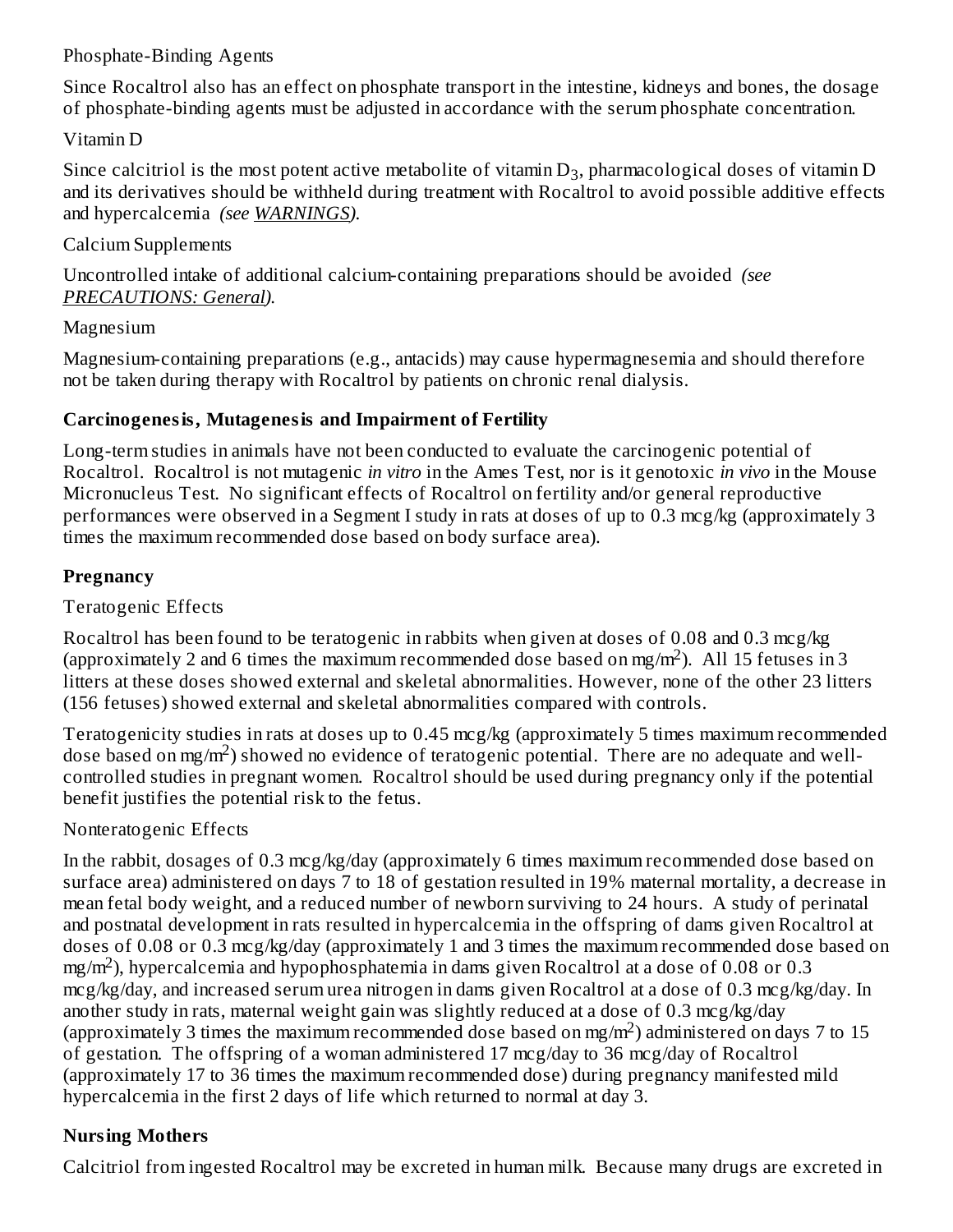human milk and because of the potential for serious adverse reactions from Rocaltrol in nursing infants, a mother should not nurse while taking Rocaltrol.

# **Pediatric Us e**

Safety and effectiveness of Rocaltrol in pediatric patients undergoing dialysis have not been established. The safety and effectiveness of Rocaltrol in pediatric predialysis patients is based on evidence from adequate and well-controlled studies of Rocaltrol in adults with predialysis chronic renal failure and additional supportive data from nonplacebo-controlled studies in pediatric patients. Dosing guidelines have not been established for pediatric patients under 1 year of age with hypoparathyroidism or for pediatric patients less than 6 years of age with pseudohypoparathyroidism *(see DOSAGE AND ADMINISTRATION: Hypoparathyroidism).*

Oral doses of Rocaltrol ranging from 10 to 55 ng/kg/day have been shown to improve calcium homeostasis and bone disease in pediatric patients with chronic renal failure for whom hemodialysis is not yet required (predialysis). Long-term calcitriol therapy is well tolerated by pediatric patients. The most common safety issues are mild, transient episodes of hypercalcemia, hyperphosphatemia, and increases in the serum calcium times phosphate (Ca x P) product which are managed effectively by dosage adjustment or temporary discontinuation of the vitamin D derivative.

### **Geriatric Us e**

Clinical studies of Rocaltrol did not include sufficient numbers of subjects aged 65 and over to determine whether they respond differently from younger subjects. Other reported clinical experience has not identified differences in responses between the elderly and younger patients. In general, dose selection for an elderly patient should be cautious, usually starting at the low end of the dosing range, reflecting the greater frequency of decreased hepatic, renal, or cardiac function, and of concomitant disease or other drug therapy.

# **ADVERSE REACTIONS**

Since Rocaltrol is believed to be the active hormone which exerts vitamin D activity in the body, adverse effects are, in general, similar to those encountered with excessive vitamin D intake, i.e., hypercalcemia syndrome or calcium intoxication, depending on the severity and duration of hypercalcemia *(see WARNINGS).* Because of the short biological half-life of calcitriol, pharmacokinetic investigations have shown normalization of elevated serum calcium within a few days of treatment withdrawal, i.e., much faster than in treatment with vitamin  $D_3$  preparations.

The early and late signs and symptoms of vitamin D intoxication associated with hypercalcemia include:

*Early:* weakness, headache, somnolence, nausea, vomiting, dry mouth, constipation, muscle pain, bone pain, metallic taste, and anorexia, abdominal pain or stomach ache.

*Late:* polyuria, polydipsia, anorexia, weight loss, nocturia, conjunctivitis (calcific), pancreatitis, photophobia, rhinorrhea, pruritus, hyperthermia, decreased libido, elevated BUN, albuminuria, hypercholesterolemia, elevated SGOT (AST) and SGPT (ALT), ectopic calcification, nephrocalcinosis, hypertension, cardiac arrhythmias, dystrophy, sensory disturbances, dehydration, apathy, arrested growth, urinary tract infections, and, rarely, overt psychosis.

In clinical studies on hypoparathyroidism and pseudohypoparathyroidism, hypercalcemia was noted on at least one occasion in about 1 in 3 patients and hypercalciuria in about 1 in 7 patients. Elevated serum creatinine levels were observed in about 1 in 6 patients (approximately one half of whom had normal levels at baseline).

In concurrent hypercalcemia and hyperphosphatemia, soft-tissue calcification may occur; this can be seen radiographically *(see WARNINGS).*

In patients with normal renal function, chronic hypercalcemia may be associated with an increase in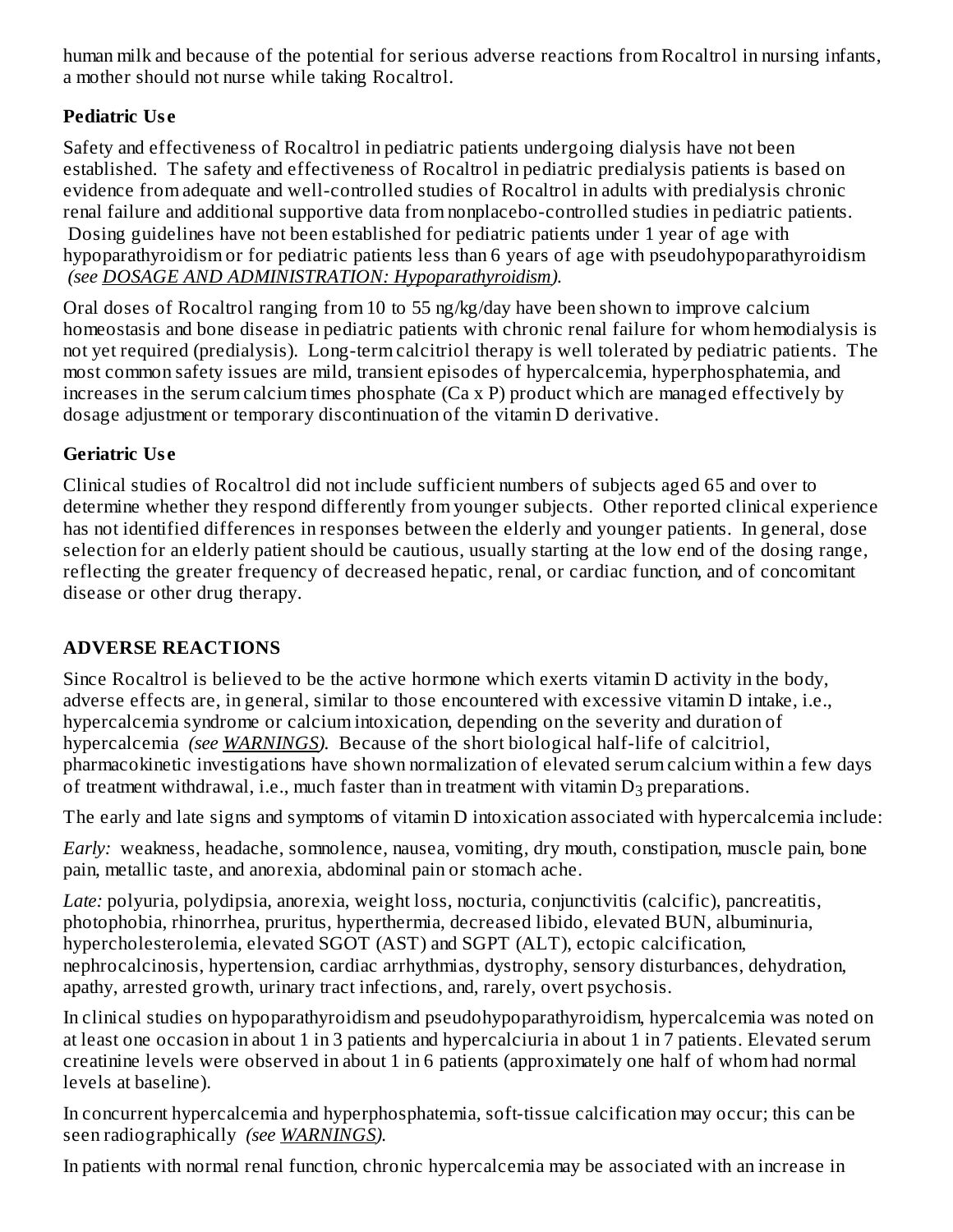serum creatinine *(see PRECAUTIONS: General).*

Hypersensitivity reactions (pruritus, rash, urticaria, and very rarely severe erythematous skin disorders) may occur in susceptible individuals. One case of erythema multiforme and one case of allergic reaction (swelling of lips and hives all over the body) were confirmed by rechallenge.

To report SUSPECTED ADVERSE REACTIONS, contact Validus Pharmaceuticals LLC at 1-866- 982-5438 (1-866-9VALIDUS) or FDA at 1-800-FDA-1088 or www.fda.gov/medwatch.

# **OVERDOSAGE**

Administration of Rocaltrol to patients in excess of their daily requirements can cause hypercalcemia, hypercalciuria, and hyperphosphatemia. Since calcitriol is a derivative of vitamin D, the signs and symptoms of overdose are the same as for an overdose of vitamin D *(see ADVERSE REACTIONS).* High intake of calcium and phosphate concomitant with Rocaltrol may lead to similar abnormalities. The serum calcium times phosphate (Ca x P) product should not be allowed to exceed 70 mg<sup>2</sup>/dL<sup>2</sup>. High levels of calcium in the dialysate bath may contribute to the hypercalcemia *(see WARNINGS).*

#### **Treatment of Hypercalcemia and Overdosage in Dialysis Patients and Hypoparathyroidism Patients**

General treatment of hypercalcemia (greater than 1 mg/dL above the upper limit of the normal range) consists of immediate discontinuation of Rocaltrol therapy, institution of a low-calcium diet and withdrawal of calcium supplements. Serum calcium levels should be determined daily until normocalcemia ensues. Hypercalcemia frequently resolves in 2 to 7 days. When serum calcium levels have returned to within normal limits, Rocaltrol therapy may be reinstituted at a dose of 0.25 mcg/day less than prior therapy. Serum calcium levels should be obtained at least twice weekly after all dosage changes and subsequent dosage titration. In dialysis patients, persistent or markedly elevated serum calcium levels may be corrected by dialysis against a calcium-free dialysate.

# **Treatment of Hypercalcemia and Overdosage in Predialysis Patients**

If hypercalcemia ensues (greater than 1 mg/dL above the upper limit of the normal range), adjust dosage to achieve normocalcemia by reducing Rocaltrol therapy from 0.5 mcg to 0.25 mcg daily. If the patient is receiving a therapy of 0.25 mcg daily, discontinue Rocaltrol until patient becomes normocalcemic. Calcium supplements should also be reduced or discontinued. Serum calcium levels should be determined 1 week after withdrawal of calcium supplements. If serum calcium levels have returned to normal, Rocaltrol therapy may be reinstituted at a dosage of 0.25 mcg/day if previous therapy was at a dosage of 0.5 mcg/day. If Rocaltrol therapy was previously administered at a dosage of 0.25 mcg/day, Rocaltrol therapy may be reinstituted at a dosage of 0.25 mcg every other day. If hypercalcemia is persistent at the reduced dosage, serum PTH should be measured. If serum PTH is normal, discontinue Rocaltrol therapy and monitor patient in 3 months' time.

# **Treatment of Hyperphosphatemia in Predialysis Patients**

If serum phosphorus levels exceed 5.0 mg/dL to 5.5 mg/dL, a calcium-containing phosphate-binding agent (i.e., calcium carbonate or calcium acetate) should be taken with meals. Serum phosphorus levels should be determined as described earlier *(see PRECAUTIONS: Laboratory Tests).* Aluminumcontaining gels should be used with caution as phosphate-binding agents because of the risk of slow aluminum accumulation.

# **Treatment of Accidental Overdosage of Rocaltrol**

The treatment of acute accidental overdosage of Rocaltrol should consist of general supportive measures. If drug ingestion is discovered within a relatively short time, induction of emesis or gastric lavage may be of benefit in preventing further absorption. If the drug has passed through the stomach,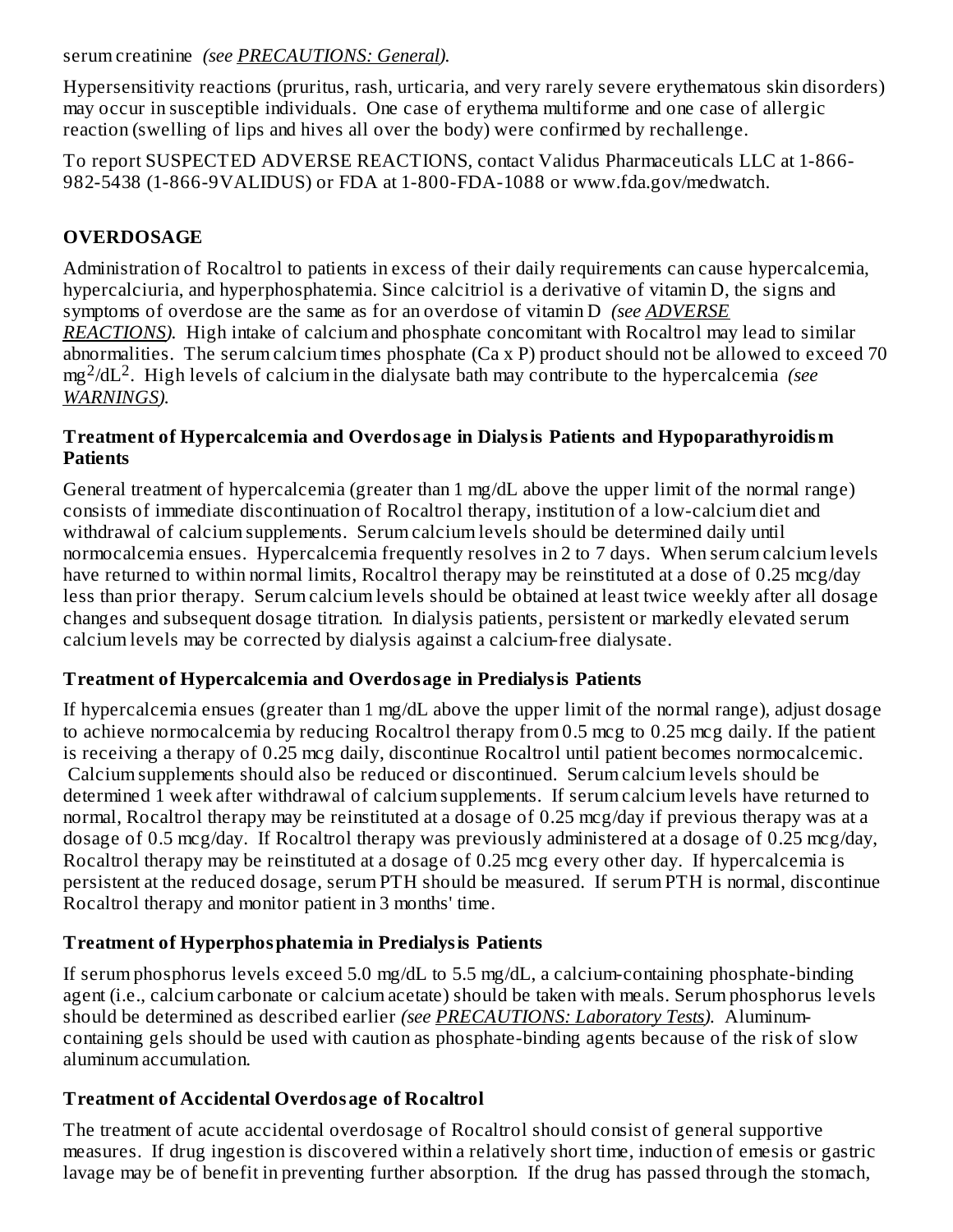the administration of mineral oil may promote its fecal elimination. Serial serum electrolyte determinations (especially calcium), rate of urinary calcium excretion, and assessment of electrocardiographic abnormalities due to hypercalcemia should be obtained. Such monitoring is critical in patients receiving digitalis. Discontinuation of supplemental calcium and a low-calcium diet are also indicated in accidental overdosage. Due to the relatively short duration of the pharmacological action of calcitriol, further measures are probably unnecessary. Should, however, persistent and markedly elevated serum calcium levels occur, there are a variety of therapeutic alternatives which may be considered, depending on the patient's underlying condition. These include the use of drugs such as phosphates and corticosteroids as well as measures to induce an appropriate forced diuresis. The use of peritoneal dialysis against a calcium-free dialysate has also been reported.

### **DOSAGE AND ADMINISTRATION**

The optimal daily dose of Rocaltrol must be carefully determined for each patient. Rocaltrol can be administered orally either as a capsule (0.25 mcg or 0.50 mcg) or as an oral solution (1 mcg/mL). Rocaltrol therapy should always be started at the lowest possible dose and should not be increased without careful monitoring of serum calcium.

The effectiveness of Rocaltrol therapy is predicated on the assumption that each patient is receiving an adequate but not excessive daily intake of calcium. Patients are advised to have a dietary intake of calcium at a minimum of 600 mg daily. The U.S. RDA for calcium in adults is 800 mg to 1200 mg. To ensure that each patient receives an adequate daily intake of calcium, the physician should either prescribe a calcium supplement or instruct the patient in proper dietary measures.

Because of improved calcium absorption from the gastrointestinal tract, some patients on Rocaltrol may be maintained on a lower calcium intake. Patients who tend to develop hypercalcemia may require only low doses of calcium or no supplementation at all.

During the titration period of treatment with Rocaltrol, serum calcium levels should be checked at least twice weekly. When the optimal dosage of Rocaltrol has been determined, serum calcium levels should be checked every month (or as given below for individual indications). Samples for serum calcium estimation should be taken without a tourniquet.

### **Dialysis Patients**

The recommended initial dose of Rocaltrol is 0.25 mcg/day. If a satisfactory response in the biochemical parameters and clinical manifestations of the disease state is not observed, dosage may be increased by 0.25 mcg/day at 4- to 8-week intervals. During this titration period, serum calcium levels should be obtained at least twice weekly, and if hypercalcemia is noted, the drug should be immediately discontinued until normocalcemia ensues *(see PRECAUTIONS: General).* Phosphorus, magnesium, and alkaline phosphatase should be determined periodically.

Patients with normal or only slightly reduced serum calcium levels may respond to Rocaltrol doses of 0.25 mcg every other day. Most patients undergoing hemodialysis respond to doses between 0.5 and 1 mcg/day.

Oral Rocaltrol may normalize plasma-ionized calcium in some uremic patients, yet fail to suppress parathyroid hyperfunction. In these individuals with autonomous parathyroid hyper-function, oral Rocaltrol may be useful to maintain normocalcemia, but has not been shown to be adequate treatment for hyperparathyroidism.

### **Hypoparathyroidism**

The recommended initial dosage of Rocaltrol is 0.25 mcg/day given in the morning. If a satisfactory response in the biochemical parameters and clinical manifestations of the disease is not observed, the dose may be increased at 2- to 4-week intervals. During the dosage titration period, serum calcium levels should be obtained at least twice weekly and, if hypercalcemia is noted, Rocaltrol should be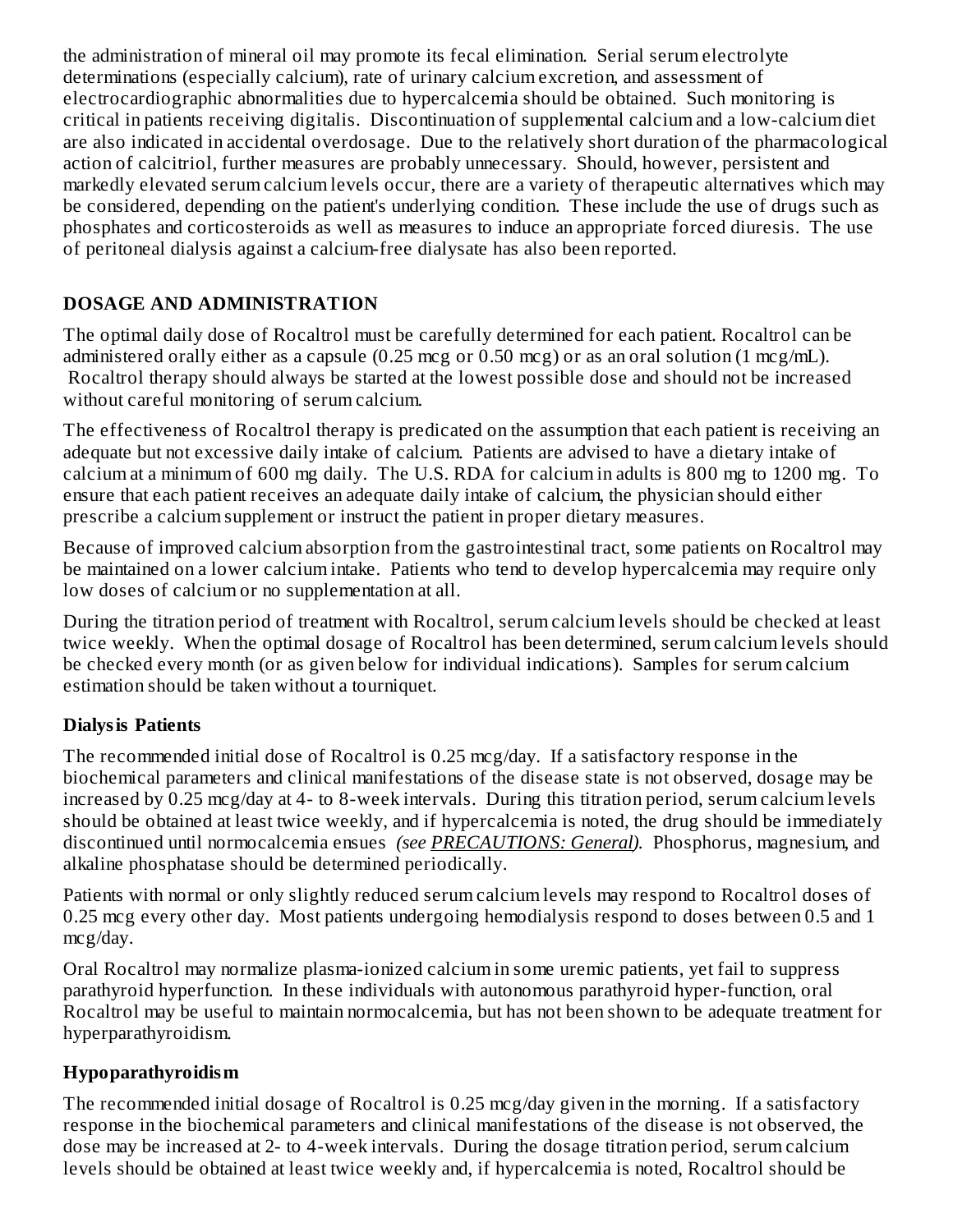immediately discontinued until normocalcemia ensues *(see PRECAUTIONS: General).* Careful consideration should also be given to lowering the dietary calcium intake. Serum calcium, phosphorus, and 24-hour urinary calcium should be determined periodically.

Most adult patients and pediatric patients age 6 years and older have responded to dosages in the range of 0.5 mcg to 2 mcg daily. Pediatric patients in the 1- to 5-year age group with hypoparathyroidism have usually been given 0.25 mcg to 0.75 mcg daily. The number of treated patients with pseudohypoparathyroidism less than 6 years of age is too small to make dosage recommendations.

Malabsorption is occasionally noted in patients with hypoparathyroidism; hence, larger doses of Rocaltrol may be needed.

### **Predialysis Patients**

The recommended initial dosage of Rocaltrol is 0.25 mcg/day in adults and pediatric patients 3 years of age and older. This dosage may be increased if necessary to 0.5 mcg/day.

For pediatric patients less than 3 years of age, the recommended initial dosage of Rocaltrol is 10 to 15 ng/kg/day.

### **HOW SUPPLIED**

Capsules: 0.25 mcg calcitriol in soft gelatin, light orange, oval capsules, imprinted with R25; bottles of 30 (NDC 30698-143-23), and bottles of 100 (NDC 30698-143-01).

Capsules: 0.5 mcg calcitriol in soft gelatin, dark orange, oblong capsules, imprinted with R50; bottles of 100 (NDC 30698-144-01).

Oral Solution: a clear, colorless to pale yellow oral solution containing 1 mcg/mL of calcitriol; each amber glass bottle of 15 mL of oral solution supplied with 20 single-use, graduated oral dispensers (NDC 30698-911-15).

### **Rocaltrol Capsules and Oral Solution should be protected from light.**

Store at 59° to 86°F (15° to 30°C) [See USP Controlled Room Temperature].

Dispense in a tight, light-resistant container as defined in USP.

### **REFERENCE**

1. Jones CL, et al. Comparisons between oral and intraperitoneal 1,25-dihydroxyvitamin  $D_3$  therapy in children treated with peritoneal dialysis. *Clin Nephrol.* 1994; 42:44-49.

### **Manufactured for and Distributed by**:

Validus Pharmaceuticals LLC 119 Cherry Hill Road, Suite 310 Parsippany, NJ 07054 info@validuspharma.com

www.validuspharma.com

1-866-982-5438 (1-866-9VALIDUS)

© 2018 Validus Pharmaceuticals LLC 60110-02 May 2018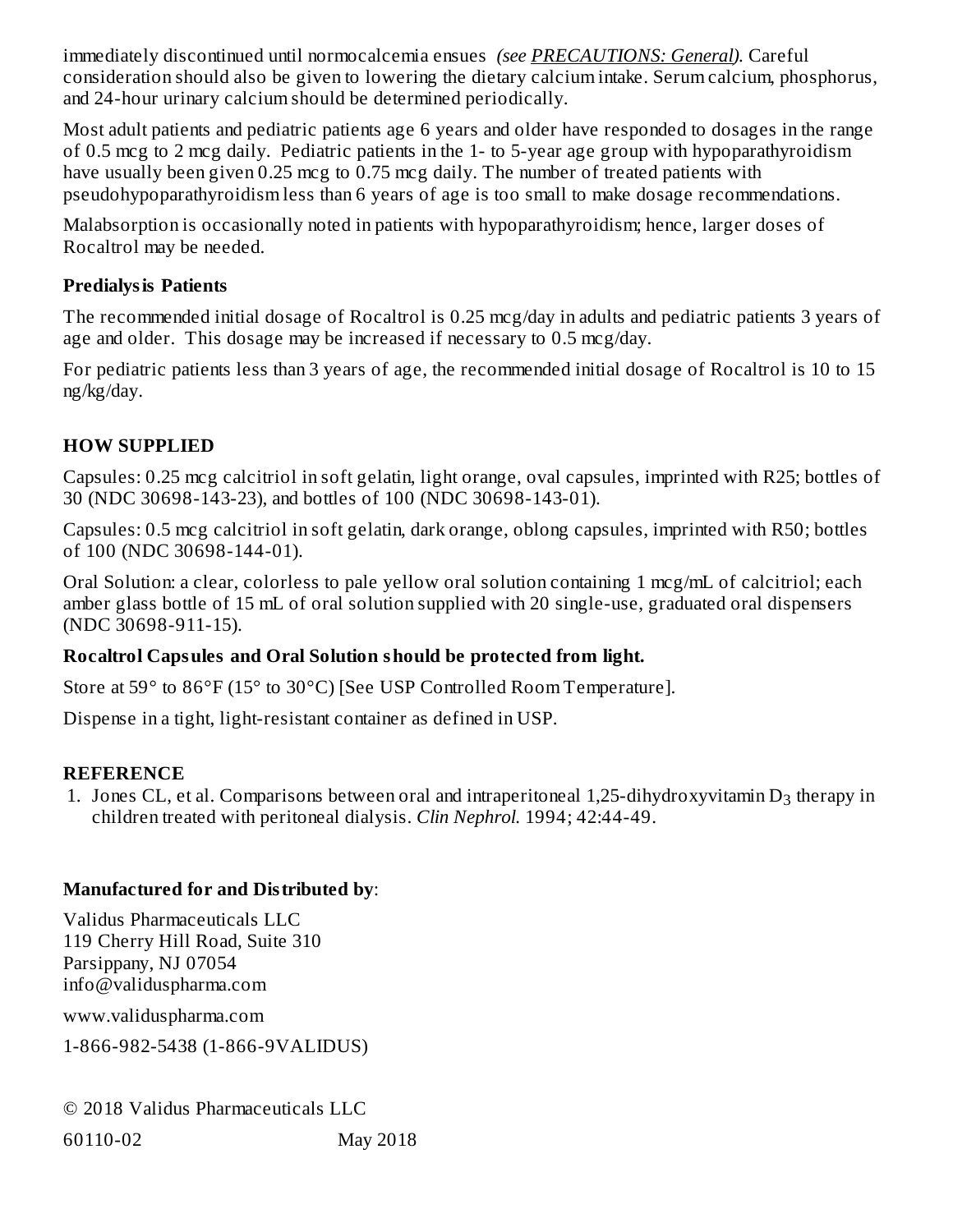#### **PRINCIPAL DISPLAY PANEL**

NDC 30698-143-01 ROCALTROL ® (calcitriol) 0.25 mcg 100 Capsules Rx Only



#### **PRINCIPAL DISPLAY PANEL**

NDC 30698-143-23 ROCALTROL ® (calcitriol) 0.25 mcg 30 Capsules Rx Only



#### **PRINCIPAL DISPLAY PANEL**

NDC 30698-144-01 ROCALTROL ®(calcitriol) 0.5 mcg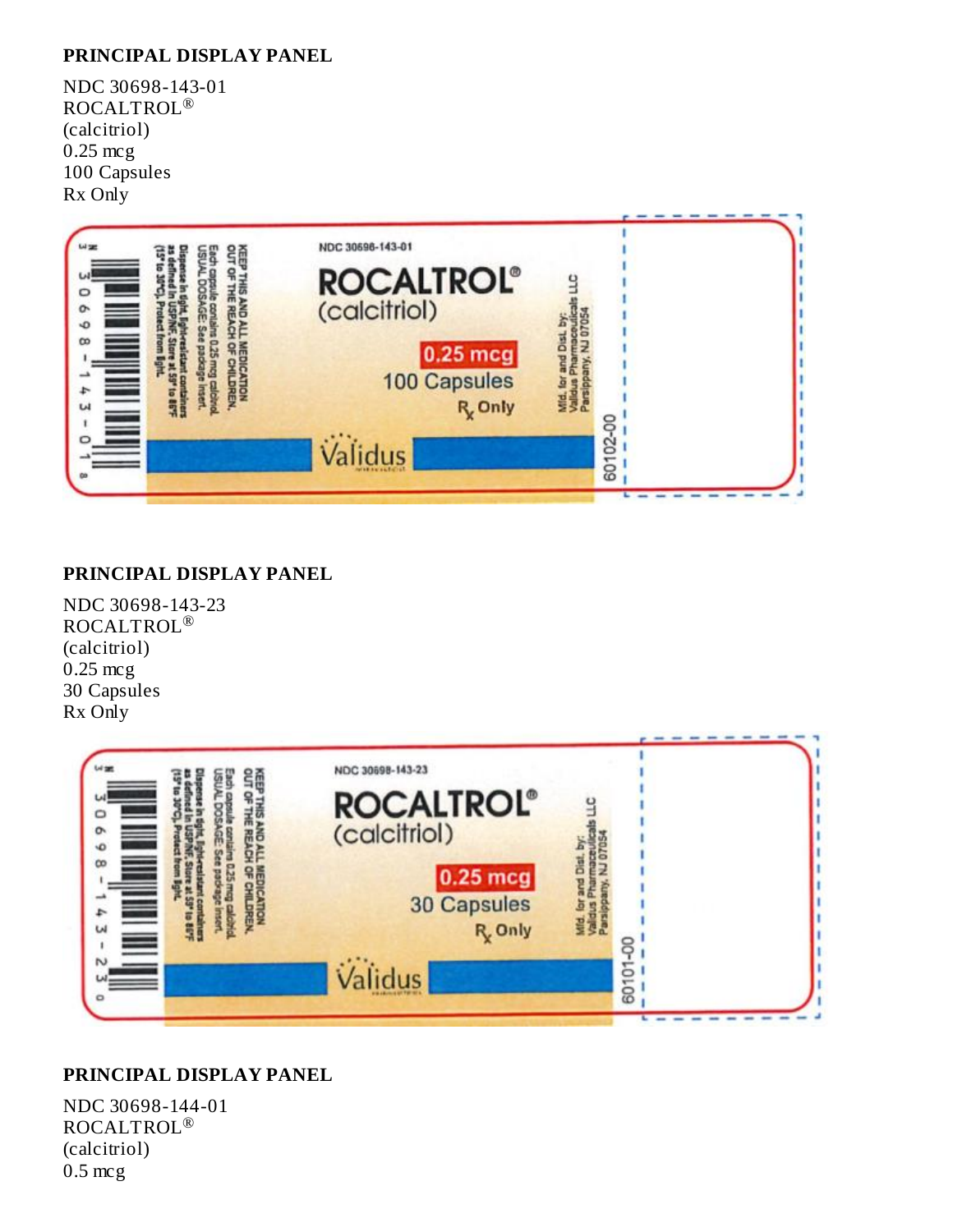100 Capsules Rx Only



#### **PRINCIPAL DISPLAY PANEL**

NDC 30698-911-15 ROCALTROL ®(calcitriol) Oral Solution 1 mcg/mL For Oral Use Each mL contains 1 mcg calcitriol 15 mL Rx Only



| <b>ROCALTROL</b>                   |                         |                    |               |  |  |
|------------------------------------|-------------------------|--------------------|---------------|--|--|
| calcitriol capsule, gelatin coated |                         |                    |               |  |  |
|                                    |                         |                    |               |  |  |
| <b>Product Information</b>         |                         |                    |               |  |  |
| <b>Product Type</b>                | HUMAN PRESCRIPTION DRUG | Item Code (Source) | NDC:30698-143 |  |  |
| <b>Route of Administration</b>     | ORAL                    |                    |               |  |  |
|                                    |                         |                    |               |  |  |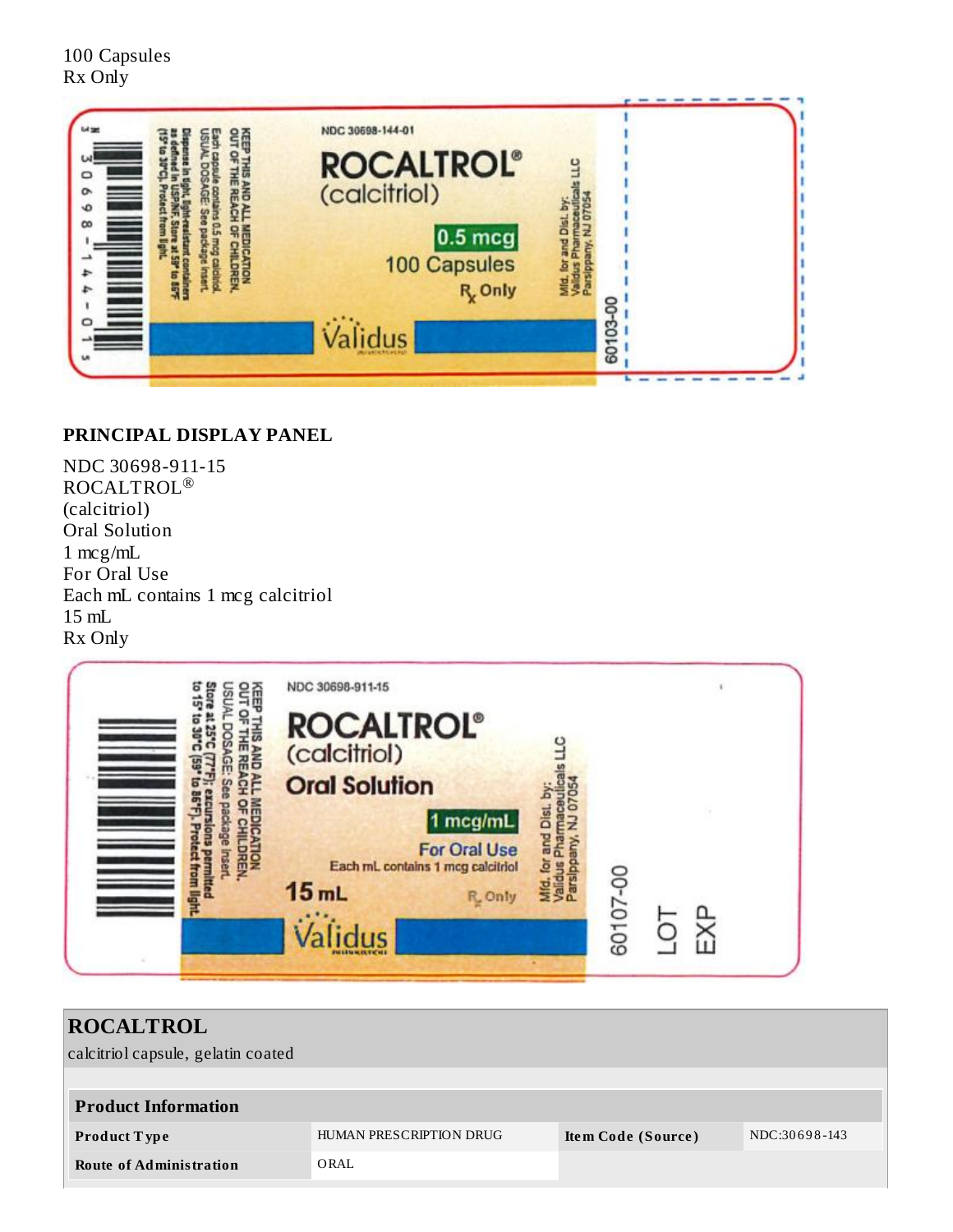| <b>Active Ingredient/Active Moiety</b>                                                 |                        |                                                                       |                     |                                     |            | Strength                  |  |
|----------------------------------------------------------------------------------------|------------------------|-----------------------------------------------------------------------|---------------------|-------------------------------------|------------|---------------------------|--|
| <b>Ingredient Name</b><br>CALCITRIOL (UNII: FXC9231JVH) (CALCITRIOL - UNII:FXC9231JVH) |                        |                                                                       |                     | <b>Basis of Strength</b>            |            | 0.25ug                    |  |
|                                                                                        |                        |                                                                       |                     | CALCITRIOL                          |            |                           |  |
| <b>Inactive Ingredients</b>                                                            |                        |                                                                       |                     |                                     |            |                           |  |
|                                                                                        |                        | <b>Ingredient Name</b>                                                |                     |                                     |            | Strength                  |  |
| BUTYLATED HYDRO XYANISOLE (UNII: REK4960K2U)                                           |                        |                                                                       |                     |                                     |            |                           |  |
| <b>BUTYLATED HYDRO XYTO LUENE (UNII: 1P9D0 Z171K)</b>                                  |                        |                                                                       |                     |                                     |            |                           |  |
| <b>COCONUT OIL (UNII: Q9L0073W7L)</b>                                                  |                        |                                                                       |                     |                                     |            |                           |  |
| <b>GLYCERIN</b> (UNII: PDC6A3C0OX)                                                     |                        |                                                                       |                     |                                     |            |                           |  |
| SORBITOL (UNII: 506T60A25R)                                                            |                        |                                                                       |                     |                                     |            |                           |  |
| FD&C YELLOW NO. 6 (UNII: H77VEI93A8)                                                   |                        |                                                                       |                     |                                     |            |                           |  |
| TITANIUM DIO XIDE (UNII: 15FIX9V2JP)                                                   |                        |                                                                       |                     |                                     |            |                           |  |
|                                                                                        |                        |                                                                       |                     |                                     |            |                           |  |
| <b>Product Characteristics</b>                                                         |                        |                                                                       |                     |                                     |            |                           |  |
| Color                                                                                  | ORANGE (light orange)  |                                                                       | <b>Score</b>        |                                     |            | no score                  |  |
| <b>Shape</b>                                                                           | CAPSULE (oval capsule) |                                                                       | <b>Size</b>         |                                     |            | $10 \,\mathrm{mm}$        |  |
| Flavor                                                                                 |                        |                                                                       | <b>Imprint Code</b> |                                     | <b>R25</b> |                           |  |
| <b>Contains</b>                                                                        |                        |                                                                       |                     |                                     |            |                           |  |
|                                                                                        |                        |                                                                       |                     |                                     |            |                           |  |
| <b>Packaging</b>                                                                       |                        |                                                                       |                     |                                     |            |                           |  |
| <b>Item Code</b><br>#                                                                  |                        | <b>Package Description</b>                                            |                     | <b>Marketing Start Date</b>         |            | <b>Marketing End Date</b> |  |
| $1$ NDC:30698-143-23                                                                   |                        | 30 in 1 BOTTLE; Type 0: Not a Combination Product                     | 08/20/2009          |                                     |            |                           |  |
|                                                                                        |                        | 2 NDC:30698-143-01 100 in 1 BOTTLE; Type 0: Not a Combination Product | 08/20/2009          |                                     |            |                           |  |
|                                                                                        |                        |                                                                       |                     |                                     |            |                           |  |
| <b>Marketing Information</b>                                                           |                        |                                                                       |                     |                                     |            |                           |  |
| <b>Marketing Category</b>                                                              |                        | <b>Application Number or Monograph Citation</b>                       |                     | <b>Marketing Start Date</b>         |            | <b>Marketing End Date</b> |  |
| <b>NDA</b>                                                                             | NDA018044              |                                                                       | 08/20/2009          |                                     |            |                           |  |
|                                                                                        |                        |                                                                       |                     |                                     |            |                           |  |
|                                                                                        |                        |                                                                       |                     |                                     |            |                           |  |
| <b>ROCALTROL</b>                                                                       |                        |                                                                       |                     |                                     |            |                           |  |
| calcitriol capsule, gelatin coated                                                     |                        |                                                                       |                     |                                     |            |                           |  |
|                                                                                        |                        |                                                                       |                     |                                     |            |                           |  |
| <b>Product Information</b>                                                             |                        |                                                                       |                     |                                     |            |                           |  |
| Product Type                                                                           |                        | HUMAN PRESCRIPTION DRUG                                               |                     | NDC:30698-144<br>Item Code (Source) |            |                           |  |
|                                                                                        |                        |                                                                       |                     |                                     |            |                           |  |
| <b>Route of Administration</b>                                                         |                        | ORAL                                                                  |                     |                                     |            |                           |  |
|                                                                                        |                        |                                                                       |                     |                                     |            |                           |  |
| <b>Active Ingredient/Active Moiety</b>                                                 |                        |                                                                       |                     |                                     |            |                           |  |
| <b>Ingredient Name</b>                                                                 |                        |                                                                       |                     | <b>Basis of Strength</b>            |            | Strength                  |  |
| CALCITRIOL (UNII: FXC9231JVH) (CALCITRIOL - UNII:FXC9231JVH)                           |                        |                                                                       |                     | CALCITRIOL                          |            | 0.5 <sub>ug</sub>         |  |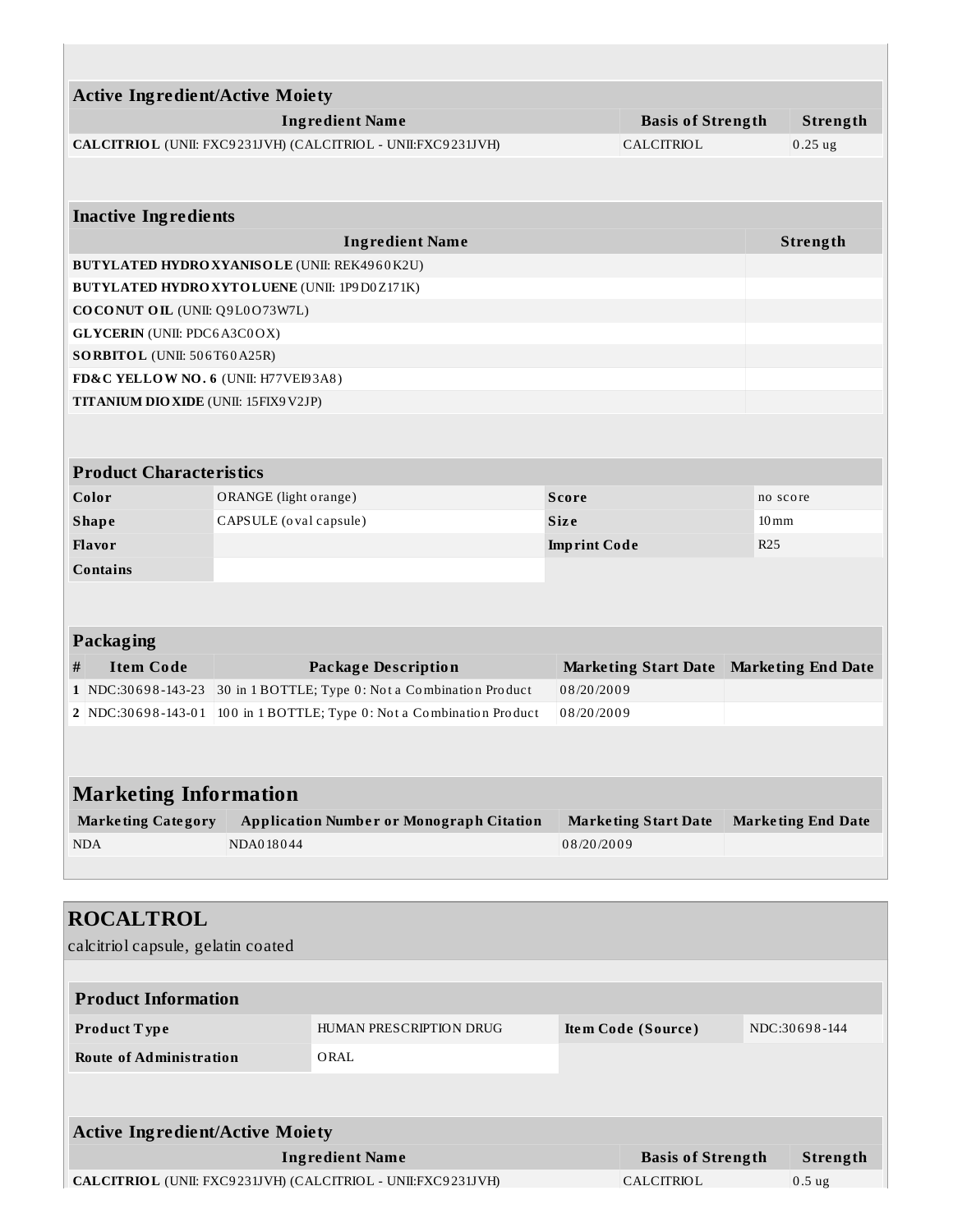| <b>Inactive Ingredients</b>                                             |                          |                                                                       |                     |                             |                           |                           |  |
|-------------------------------------------------------------------------|--------------------------|-----------------------------------------------------------------------|---------------------|-----------------------------|---------------------------|---------------------------|--|
|                                                                         |                          | <b>Ingredient Name</b>                                                |                     |                             |                           | Strength                  |  |
| <b>BUTYLATED HYDRO XYANISOLE (UNII: REK4960K2U)</b>                     |                          |                                                                       |                     |                             |                           |                           |  |
| <b>BUTYLATED HYDRO XYTO LUENE (UNII: 1P9D0 Z171K)</b>                   |                          |                                                                       |                     |                             |                           |                           |  |
| COCONUT OIL (UNII: Q9L0O73W7L)                                          |                          |                                                                       |                     |                             |                           |                           |  |
| <b>GLYCERIN</b> (UNII: PDC6A3C0OX)                                      |                          |                                                                       |                     |                             |                           |                           |  |
| SORBITOL (UNII: 506T60A25R)                                             |                          |                                                                       |                     |                             |                           |                           |  |
| FD&C RED NO. 3 (UNII: PN2ZH5LOQY)                                       |                          |                                                                       |                     |                             |                           |                           |  |
| FD&C YELLOW NO. 6 (UNII: H77VEI93A8)                                    |                          |                                                                       |                     |                             |                           |                           |  |
| <b>TITANIUM DIO XIDE</b> (UNII: 15FIX9V2JP)                             |                          |                                                                       |                     |                             |                           |                           |  |
|                                                                         |                          |                                                                       |                     |                             |                           |                           |  |
| <b>Product Characteristics</b>                                          |                          |                                                                       |                     |                             |                           |                           |  |
| Color                                                                   | ORANGE (dark orange)     |                                                                       | <b>Score</b>        |                             | no score                  |                           |  |
| <b>Shape</b>                                                            | CAPSULE (oblong capsule) |                                                                       | <b>Size</b>         |                             |                           | $12 \,\mathrm{mm}$        |  |
| Flavor                                                                  |                          |                                                                       | <b>Imprint Code</b> |                             |                           | <b>R50</b>                |  |
| <b>Contains</b>                                                         |                          |                                                                       |                     |                             |                           |                           |  |
|                                                                         |                          |                                                                       |                     |                             |                           |                           |  |
| <b>Packaging</b>                                                        |                          |                                                                       |                     |                             |                           |                           |  |
| <b>Item Code</b><br>#                                                   |                          | <b>Package Description</b><br><b>Marketing Start Date</b>             |                     |                             | <b>Marketing End Date</b> |                           |  |
|                                                                         |                          | 1 NDC:30698-144-01 100 in 1 BOTTLE; Type 0: Not a Combination Product | 08/20/2009          |                             |                           |                           |  |
| <b>Marketing Information</b><br><b>Marketing Category</b><br><b>NDA</b> | NDA018044                | <b>Application Number or Monograph Citation</b>                       | 08/20/2009          | <b>Marketing Start Date</b> |                           | <b>Marketing End Date</b> |  |
| <b>ROCALTROL</b><br>calcitriol solution                                 |                          |                                                                       |                     |                             |                           |                           |  |
| <b>Product Information</b>                                              |                          |                                                                       |                     |                             |                           |                           |  |
| Product Type                                                            |                          | HUMAN PRESCRIPTION DRUG                                               |                     | Item Code (Source)          |                           | NDC:30698-911             |  |
|                                                                         |                          |                                                                       |                     |                             |                           |                           |  |
| <b>Route of Administration</b>                                          |                          | ORAL                                                                  |                     |                             |                           |                           |  |
| <b>Active Ingredient/Active Moiety</b>                                  |                          |                                                                       |                     |                             |                           |                           |  |
| <b>Ingredient Name</b>                                                  |                          | <b>Basis of Strength</b>                                              |                     | Strength                    |                           |                           |  |
| CALCITRIOL (UNII: FXC9231JVH) (CALCITRIOL - UNII:FXC9231JVH)            |                          |                                                                       |                     | CALCITRIOL                  |                           | $1$ ug in $1$ mL          |  |
|                                                                         |                          |                                                                       |                     |                             |                           |                           |  |
| <b>Inactive Ingredients</b>                                             |                          |                                                                       |                     |                             |                           |                           |  |

**Ingredient Name Strength**